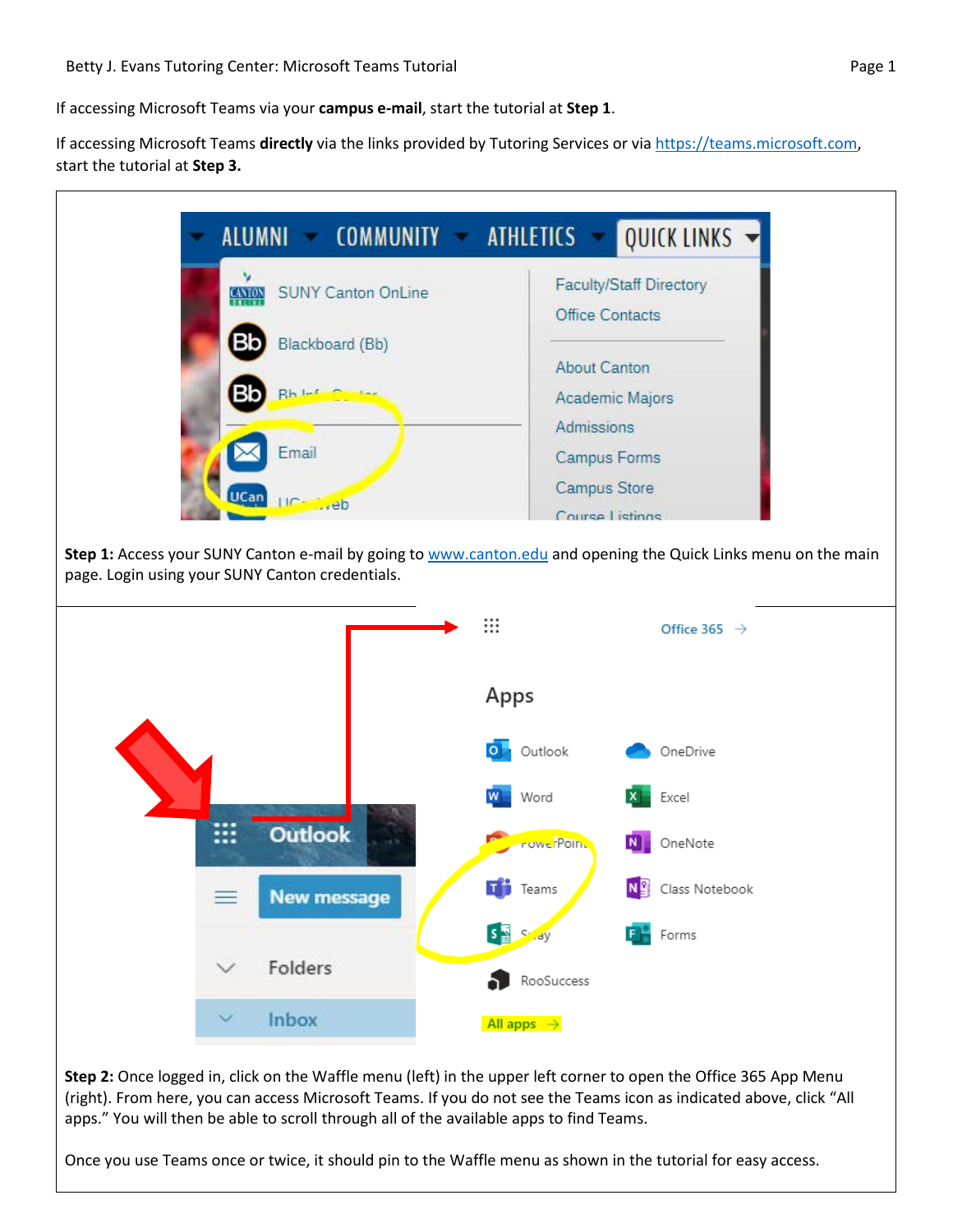|                                                                                                                                                                                                                                                                                               | SUNY CANTON                                                                                                                                                                                                           |
|-----------------------------------------------------------------------------------------------------------------------------------------------------------------------------------------------------------------------------------------------------------------------------------------------|-----------------------------------------------------------------------------------------------------------------------------------------------------------------------------------------------------------------------|
| Microsoft                                                                                                                                                                                                                                                                                     |                                                                                                                                                                                                                       |
| Pick an account                                                                                                                                                                                                                                                                               | Login with your NetID                                                                                                                                                                                                 |
| royce102@canton.edu                                                                                                                                                                                                                                                                           | royce102@canton.edu<br>Password                                                                                                                                                                                       |
| Use another account                                                                                                                                                                                                                                                                           | Sign in                                                                                                                                                                                                               |
| Step 3: Follow the on-screen prompts to sign in to Microsoft Teams. These directions will be similar to those that you<br>see when signing in to your SUNY Canton e-mail. You will then log on using your SUNY Canton credentials. These are<br>the same credentials you use for your e-mail. |                                                                                                                                                                                                                       |
| ₩                                                                                                                                                                                                                                                                                             | <b>Microsoft Teams</b><br>B                                                                                                                                                                                           |
| $\blacksquare$<br><b>Activity</b>                                                                                                                                                                                                                                                             | Join a team                                                                                                                                                                                                           |
| Ε<br>Chat<br>÷<br>Teams<br>e<br>Calendar<br>Calls<br>4<br><b>Files</b>                                                                                                                                                                                                                        | Join a team with a code<br>Enter code<br>Join team                                                                                                                                                                    |
| $\cdots$                                                                                                                                                                                                                                                                                      | Step 4: To enter the virtual tutoring labs, you must first enter the unique team code assigned to each lab. This "logs<br>you in" and provides you access to the lab where tutors are available for drop-in sessions. |

To find the codes for each lab, visi[t www.canton.edu/tutoring.](http://www.canton.edu/tutoring) You may wish to bookmark this link as you will have to enter the team's code each time you enter Teams.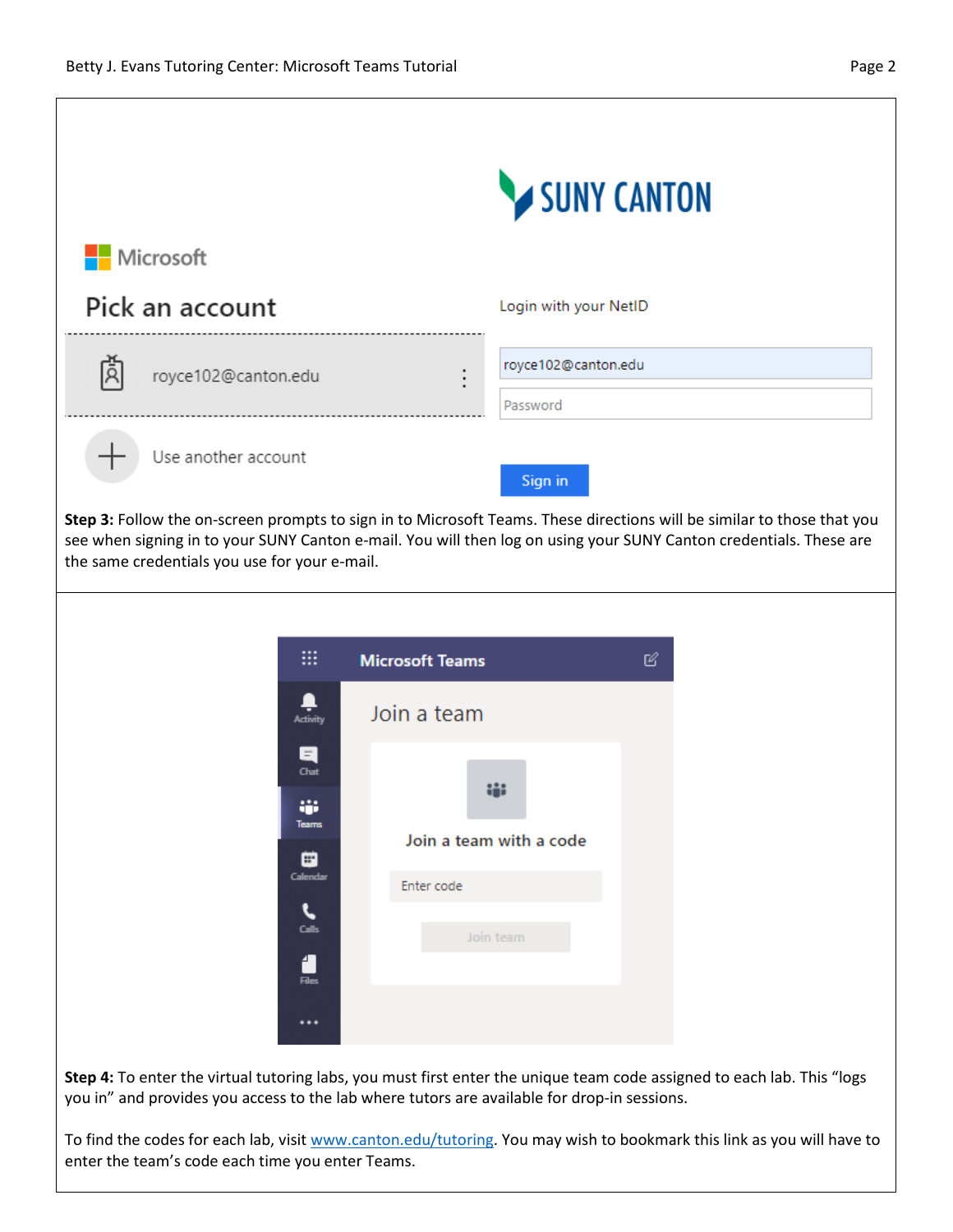